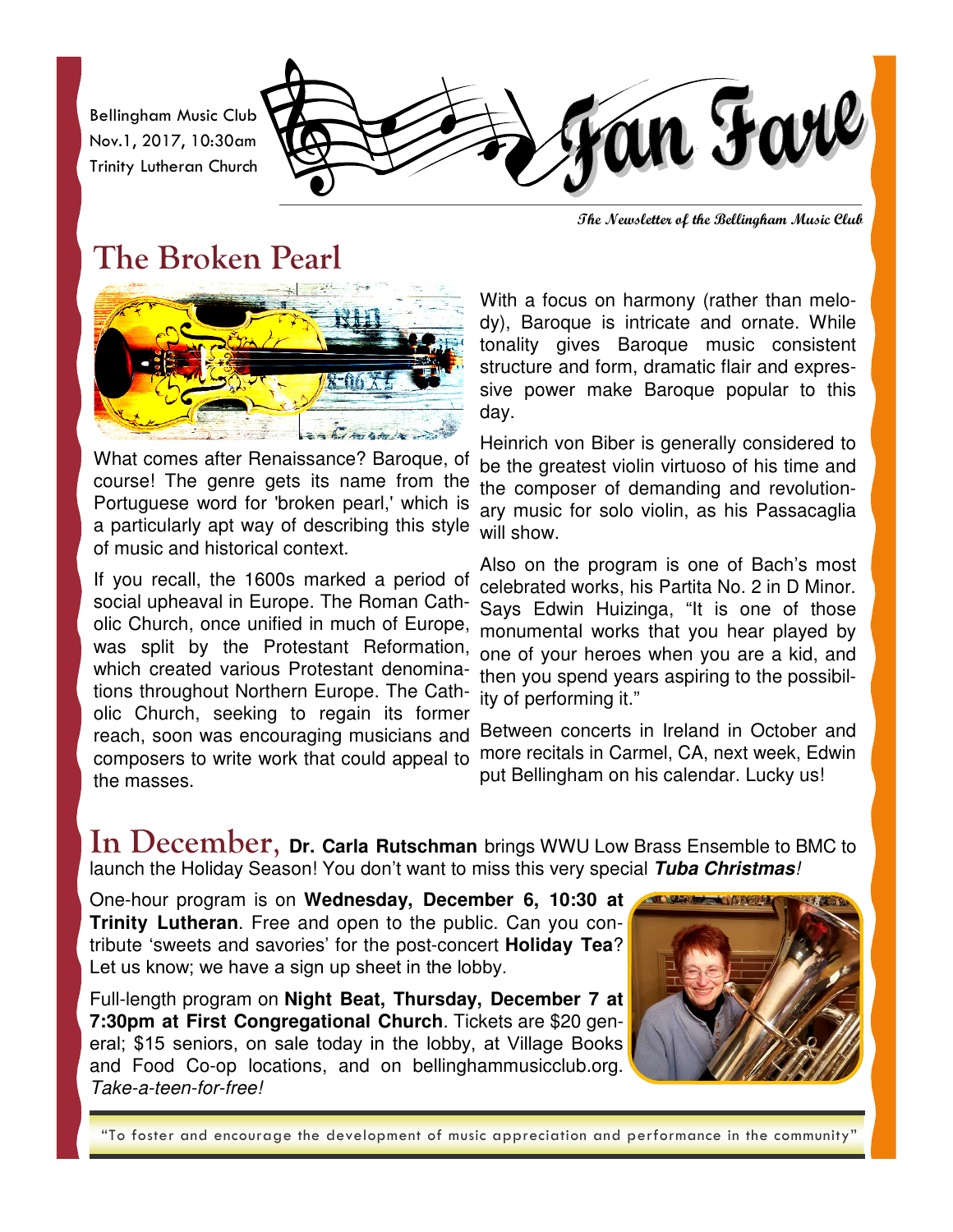### **Board Notes**

**The BMC welcomes new members** Margaret Bikman, and Gisele and Peter Krippner, **and thanks** Janey Bennett, Emily Citron, Harriet Fine, and Scott Henderson **for their donations. Their interest and generosity give us wings!** 

**See us in the lobby** and pick up your new handbook if you don't have one already. It has all your important dates for the 2017-2018 season! Not a member yet? A mere \$25 gets you in. Join the 200+ music enthusiasts who support BMC programs and awards!

**Awards Chair, Charli Daniels,** and student competitions coordinators, Evelyn Ames, Sherrie Kahn, Joan Rae and Mark Schlichting, are hard at work preparing for this year's auditions. Guidelines and application forms are posted on our website as they become available. Let the young musicians in your life know!

## **Upcoming Events**

**Pacific Northwest Opera** continues its run of Offenbach's **Tales of Hoffmann** on **Friday, November 3, 7:30pm, and on Sunday, Nov. 5 at 3:00pm** at McIntyre Hall in Mt. Vernon. \$25-\$65. For more information, visit pnopera.org or call box office at 360-416-7727.

**Visiting artist, tenor Gran Wilson, with WWU accompanist, Rachel Roulet,** present works by Handel, Duparc, Liszt, Mozart, Bernstein, Gershwin and Youmans in recital on **Thursday, November 9, 7:30pm**, in the WWU PAC Concert Hall. Free.

**Bayshore Symphony** begins season fourteen on **Saturday, November 11, 7:30pm** at St. Paul's Episcopal Church, 415 S. 18th St., Mount Vernon, and on **Sunday, November 12, 3:00pm** at Central Lutheran Church, 925 N. Forest St., Bellingham. Artistic director Chip Bergeron conducts Tchaikovsky's Swan Lake Suite, Mozart's "Jupiter" Symphony No. 41, Ancient Airs and Dances Suite No. 1 by Respighi, and Slavonic Dance No. 8 by Dvorak. \$15 suggested donation, at the door. Free for children 12 and under. More on bayshoremusicproject.com.

**The WWU Symphony Orchestra** led by Dr. Ryan Dudenbostel opens its season with a program of music by Mexican composer Arturo Marquez, Maurice Ravel and Joseph Haydn. **Friday, November 17, 7:30pm**, in the WWU PAC Concert Hall. Free.

This year's **WSO Harmony from Discord** concert features a moving piece by Emmy -nominated composer, Sharon Farber, titled *Bestemming: Concerto for Cello, Orchestra, and Narrator,* with cellist Amid Peled. Also on the program is Beethoven's Symphony No. 3, *Eroica*. **Sunday, November 19, 3pm** at Mount Baker Theatre. For details, call MBT box office at 360-734-6080 or visit whatcomsymphony.com.

#### **Comp Tickets** — Did you fill an entry?

**The Metropolitan Opera** presents the American premiere of Thomas Adès' **The Exterminating Angel.** Based on Luis Buñuel's 1962 film, it is a surreal fantasy about a dinner party from which the guests can't escape. Anthony Tommasini (NYTimes) sums it up: "(Mr. Adès') powerful score reveals the harrowing absurdity of the situation." Live in HD at Barkley Regal Cinemas on **Saturday, November 18 at 10am**. Encore screenings on Wednesday, Nov. 29, at 1:00 and 6:30pm. \$25/\$23.

 $ABOUT THE BMC:$  The Bellingham Music Club is a 501(c)(3) registered non-profit which sup**ports music in the community and enhances cultural life in the Northwest.** It plays a vital role in Whatcom County by making music accessible to everyone with its free Wednesday morning concert series, and occupies a unique niche by encouraging high school and WWU music students with monetary awards.

**YOU** can support BMC endeavors with donations or annual dues (\$25). **For more information about the BMC, pick up our brochure, see us in the lobby, visit bellinghammusicclub.org or call 360-671-0252.** 

Comments about the newsletter? Contact us at 360-306-6526 or bellinghammusicclub@gmail.com



Bellingham Music Club P. O. Box 193 Bellingham, WA 98227





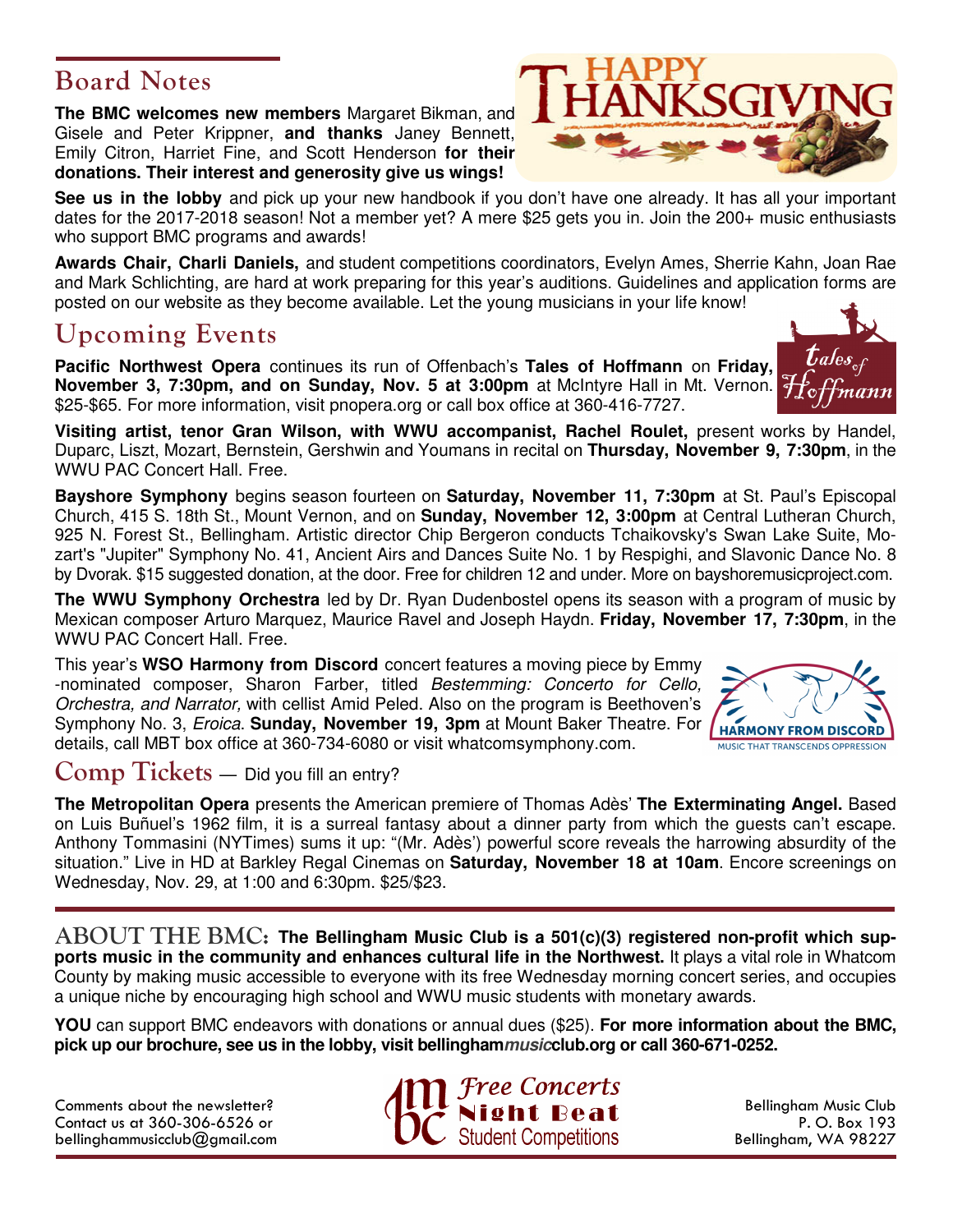Program

## *Janey Bennett presents*

# *Edwin Huizinga*

Passacaglia in G minor **Franz in G** minor Heinrich Ignaz Franz von Biber 1644-1704

Partita No. 2 in D minor, BWV 1004 Allemande **Courante** Sarabande **Gigue Chaconne** 

Johann Sebastian Bach 1685-1750



**BMC** Night Beat*: Edwin Huizinga plays a full-length program featuring works by Bach, Biber, Vilsmayr and Telemann, Thursday, Nov. 2 at 7:30pm at First Congregational Church, 2401 Cornwall Ave. in Bellingham.* 

*Tickets for Night Beat are available in the lobby, at Village Books, Bellingham Food Co-op locations, online and at the door. \$20 general; \$15 seniors. Free for WWU students with I.D. "Take-a-teen-for-free" to all Night Beats at First Congregational!* 

Thank you to Jessie Jacobs, Steve Reeder and NWPR Classical Music 91.7 FM for their interest and support.



Bellingham Music Club, November 1, 2017 Page 3